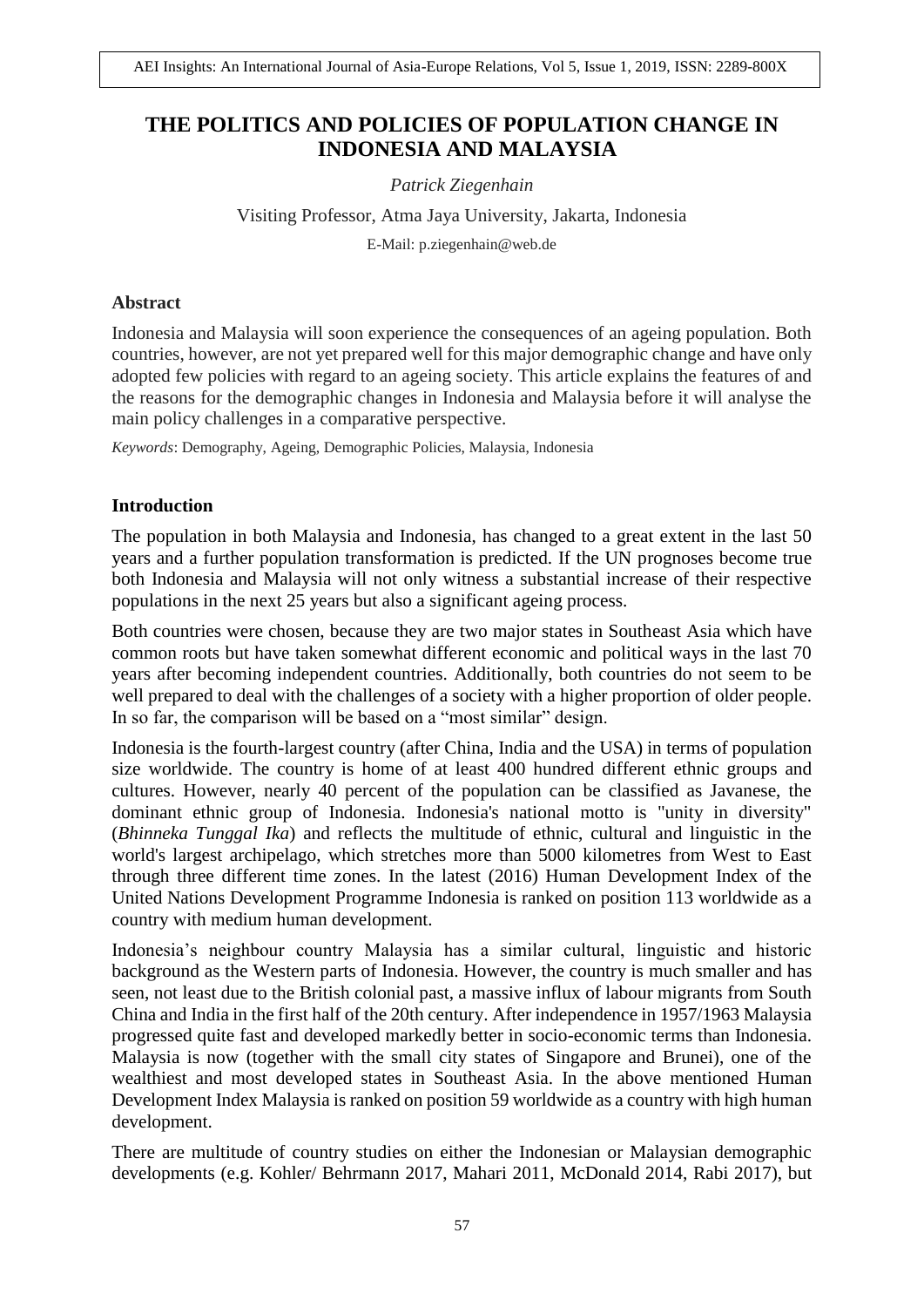there are very few comparative papers. Additionally, many of the papers written by demographers focus on mathematical models and analyses of population developments, whereas I will focus on the politics and policies of population change in the two countries under research.

To this end, I will first give a concise description of the major demographic trends in Indonesia and Malaysia before drawing some tentative conclusions about the demographic challenges for both countries in a comparative perspective.

## **The Political Demography of Indonesia**

Since its independence in 1945, Indonesia has witnessed an impressive population growth. Within 40 years the population more than doubled form 72.8 million people in 1950 to 181.4 million people in 1990. Until the mid-1960s Indonesia was an extremely poor and underdeveloped country. Since then, the country has steadily developed and is a now regarded as a lower middle income country in World Bank terms. In so far, one of the explanatory factors of the rapid population growth is the improvement of the living conditions for the average population.

Since 1990 the population growth continued, but with slower pace (see table 1). Population growth peaked near 2.6% per year in the late 1960s when Indonesia's population was around 110 million. For the next 25 years after 2015, population growth is estimated to be around 1.1% and it is projected to decline to 0.2% by 2050 when the population is expected to reach 321 million (Kohler/Behrman 2017: 6).

|      | <b>Total Population</b> |
|------|-------------------------|
| 1990 | 181.436,8 mio.          |
| 2015 | 257.563,8 mio.          |
| 2040 | 312.439,3 mio.          |

Table 1: Total Population of Indonesia, Data from Database Global Political Demography v1\_20171006

Indonesia has currently (end of 2017) a population of more than 260 million people and is expected to grow by 50 million more people until 2040. The UN predicts that the country will have more than 312 million citizens then.

The birth rate of Indonesia was very high in 1960 with 44.56 births per 1000 citizens, still very high in 1970 with 39.97 and only became lower in 1980 with 33.40. In 1990 it was 25.81 births per 1000 citizens. The birth rate of the Indonesian population fell steeply from the 1960 until the mid-1990s, but has then declined only slowly since the mid-90s (see Figure 1 below). The numbers were 21.76 in the year 2000, 20.86 in 2010 and 19.35 in 2010.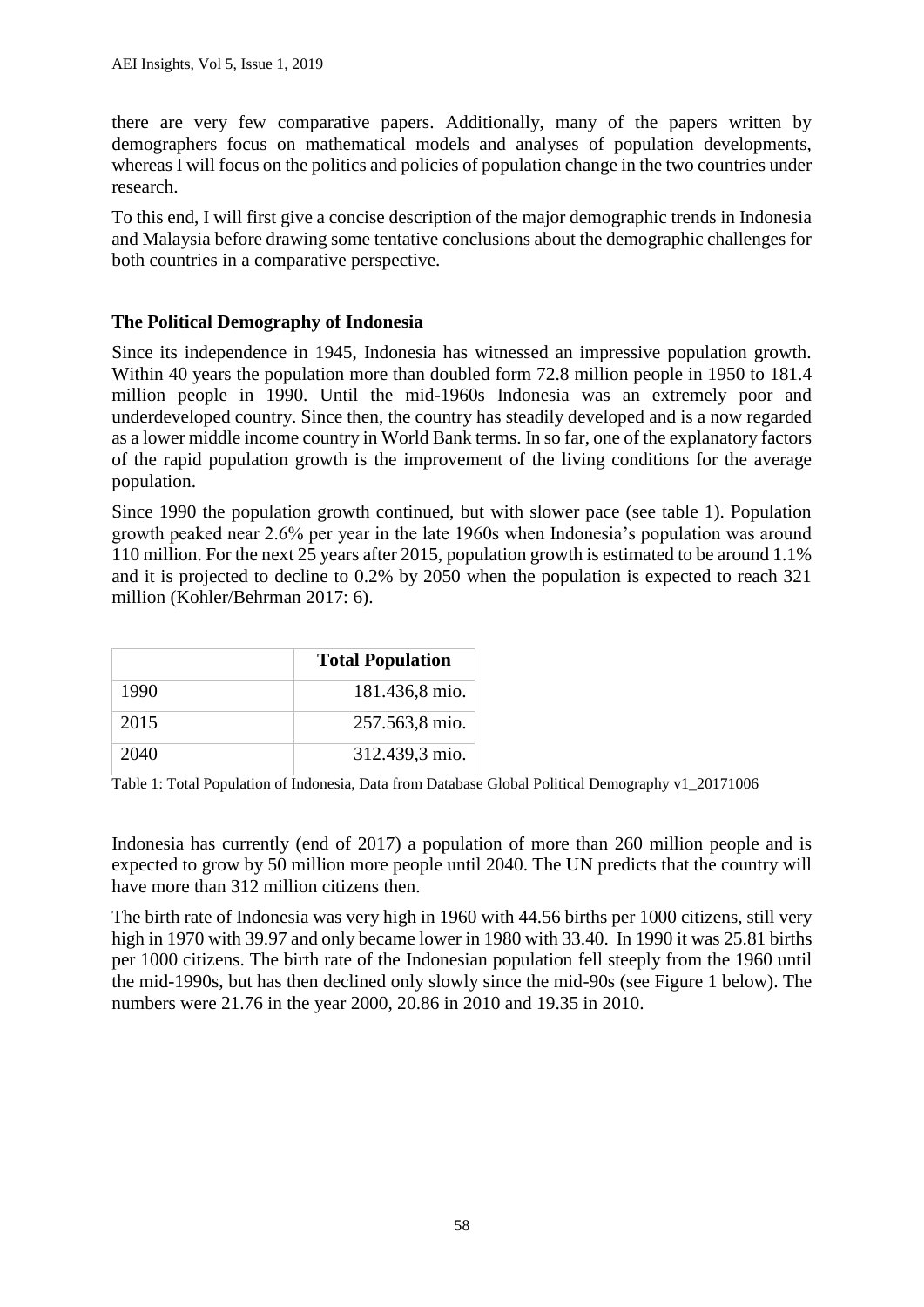

Figure 1: Birth rate per 1000 people in Indonesia, own graph, Source: World Bank Development Indicators

The declining birth rate is closely connected with the decrease of the total fertility rate of the Indonesian population. This rate dropped from an average 5.5 children per woman in 1970 to about 2.3–2.6 children per woman in 2010–15 (Kohler/Behrman 2017: 6) as can be seen in Figure 2. This means that in only 40 years, the average number of children per woman went down by 3.



Figure 2: Total Fertility Rate per Woman in Indonesia, Source: World Bank Development Indicators

Population growth in Indonesia is quite uneven. Between 2000 and 2010 it was highest in the province of Papua (5.46 percent) and lowest with 0.37 percent in Central Java (VDSI 2017). It can be seen in Figure 3 that the most developed and richest areas of the country (Jakarta, Java, Yogyakarta, etc.) have the lowest fertility rate, whereas the poorest and least developed areas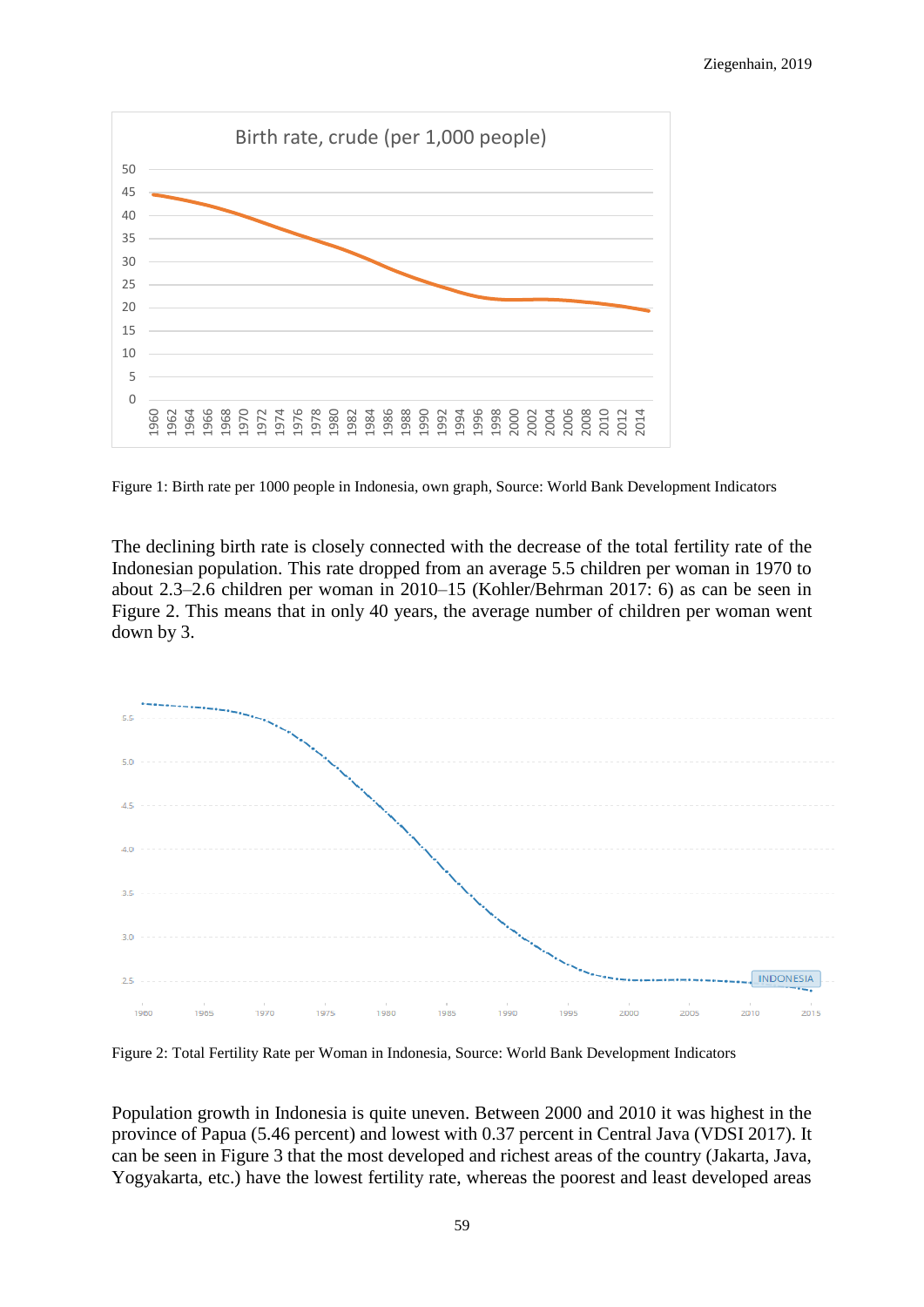such as Nusa Tenggara Timor and Papua in the Eastern parts of Indonesia have the highest fertility rates.



Figure 3: Variation in Fertility Rate 2012, from Sonny Harry Budiotomo Harmadi, in: Kohler/Behrman (2017: 14)

One reason for the reduced population growth in Indonesia is that the Indonesian governments since the late 1960s promoted the use of contraceptives. Family planning in Indonesia is until now coordinated by the National Family Planning Coordinating Board (NFPCB).

Another factor which changed the demographic structure of Indonesia is the growing average life expectancy. It has grown enormously in the last 70 years. In 1950, the average citizen died with 38.8 years. This number moved up to 46.9 years in 1970 and 58.8 years in 1980. As we can see in table 2, the life expectancy continued to grow from 1990 (62.67 for males and 65.67 for females) until 2015 (67.35 for males and 71.65 for females). It is expected to be above 70 years for both sexes in 2040.

|         | <b>Life Expectancy for Males</b> | <b>Life Expectancy for Females</b> |
|---------|----------------------------------|------------------------------------|
| 1990-95 | 62.67                            | 65.67                              |
| 2015-20 | 67.35                            | 71.65                              |
| 2040-45 | 70.31                            | 75.60                              |

Table 2: Data from Database Global Political Demography v1\_20171006

All the above describe population developments in Indonesia led to a remarkable change of the age structure of Indonesian society. Table 2 below shows the distribution of different age sectors in 1990, 2015 and 2040 (UN prediction).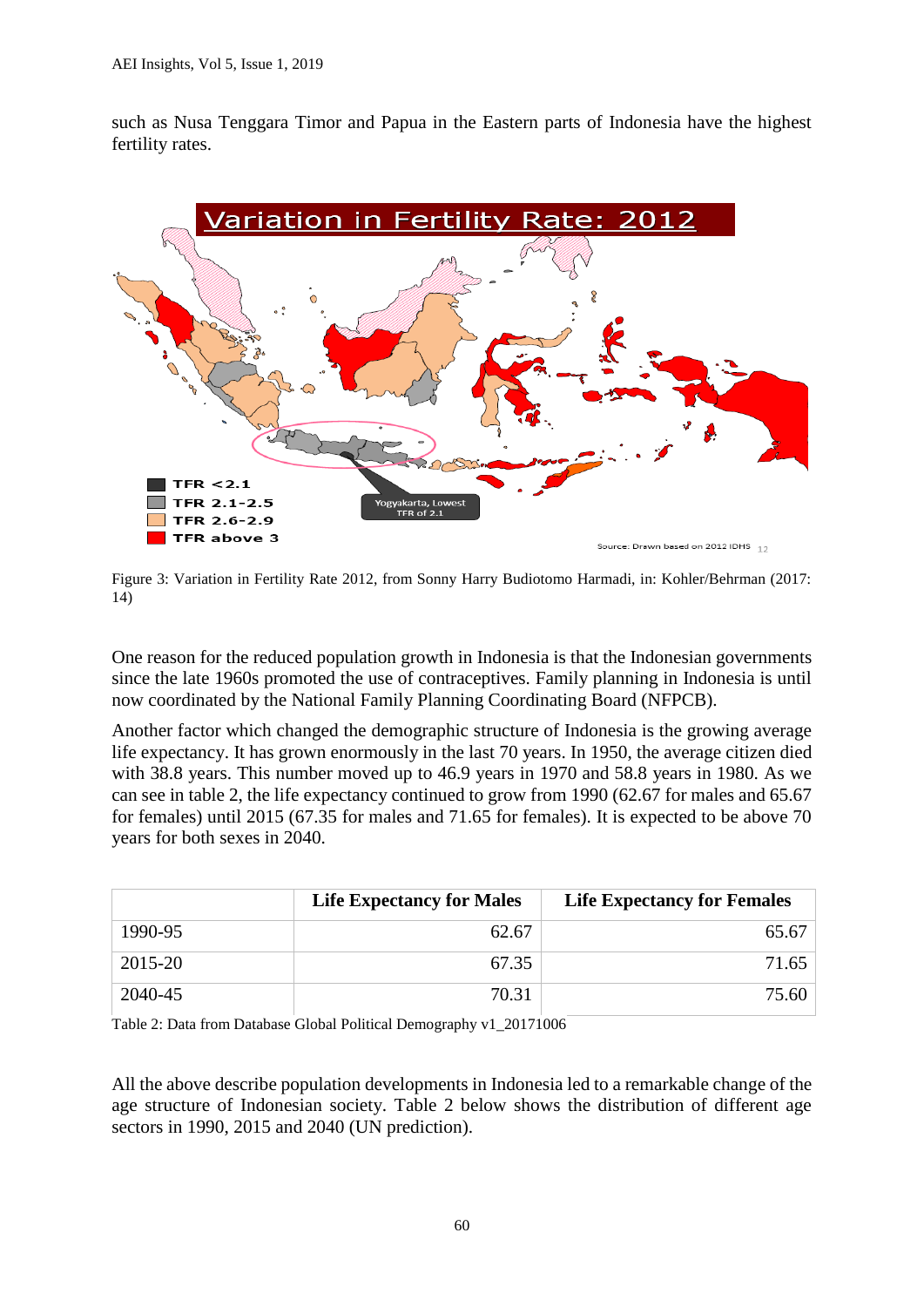|      | $0-14$ years  | $15-65$ years  | <b>65-100 years</b> |
|------|---------------|----------------|---------------------|
| 1990 | 66.104,4 mio. | 108.465,7 mio. | 6.866,8 mio.        |
| 2015 | 71.325,6 mio. | 172.912,6 mio. | 13.325,7 mio.       |
| 2040 | 66.745,6 mio. | 209.983,9 mio. | 35.709,9 mio.       |

Table 3: Data from Database Global Political Demography v1\_20171006

In 1990, young people below 15 years were a quite big group with 35.43 percent of the total population. Their absolute number was only growing slowly until 2015. Their percentage of total population, however is nearly 10 percentage points lower. This will continue until 2040 when the proportion of young people below 15 years is expected to drop to 21.36 percent of the total population.

|      | Percentage   | Percentage    | Percentage          |  |
|------|--------------|---------------|---------------------|--|
|      | $0-14$ years | $15-65$ years | <b>65-100 years</b> |  |
| 1990 | 36.43 %      | 59.78 %       | 3.78 %              |  |
| 2015 | 27.69 %      | 67,17 %       | 5,17 %              |  |
| 2040 | 21,36 %      | 67,21 %       | 11.43 %.            |  |

Table 4: Data from Database Global Political Demography v1\_20171006, own calculations

Nearly 70 percent of the population were in the productive age between 15 and 64 in 2015. Such high numbers indicate that - from a demographic perspective - there is great potential for both productivity and economic growth in Indonesia. The proportion of working people in the total population is high and this demographic dividend gives more people the chance to be productive and contribute to growth of the national economy. It must be seen in the Indonesian context as well, however, that there are currently millions of (educated) unemployed Indonesians who cannot be absorbed by the labour market (VDSI 2017). The unemployment rate, particularly for people between the age of 15 and 24 is quite high and far above the country's national average.

Slowly, as can be seen in Figure 4, the population age structure will shift from a still relatively young population pyramid to one that is characterized by significant population ageing, with the share of the population above age 65 increasing from 5.17 % to 11.43 %.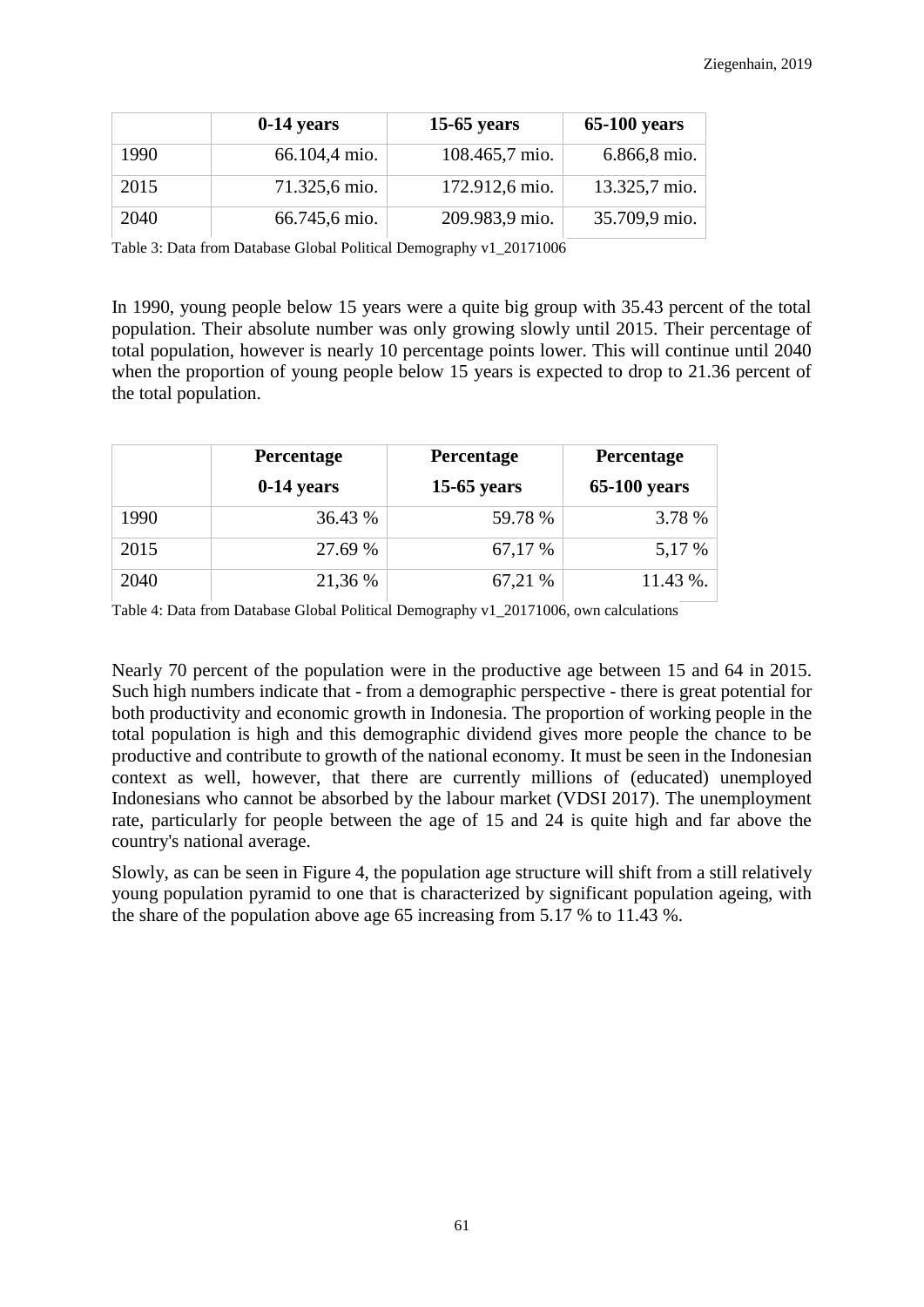

Figure 4: Population according to age, Source: Kohler/Behrman (2017: 4)

The same development towards an ageing society can also be seen if we take the median age as indicator. Median age is the age that divides a population into two numerically equal groups - that is, half the people are younger than this age and half are older.

| 1990 | 21.30 |
|------|-------|
| 2015 | 28.01 |
| 2040 | 34.33 |

Table 5: Median Age in Indonesia, Data from Database Global Political Demography v1\_20171006

As table 5 shows, the median age in Indonesia has increased significantly. However, even by 2040, Indonesia will not yet have an 'old' population age structure. In 2015 in countries such as Germany or Japan already had a median age above 46 years.

Nevertheless the number of old people will rise to a great extent as can be seen in table 6. Particularly the number of older people above 80 years will more than double in the years between 2015 and 2040

|      | <b>Population above</b><br>65 years | <b>Population above</b><br>80 years |
|------|-------------------------------------|-------------------------------------|
| 1990 | 3.78 %                              | $0.43\%$                            |
| 2015 | 5.10 %                              | 0.65%                               |
| 2040 | 11.15 %                             | 1.48 %                              |

Table 6: Proportion of Old People in Indonesia, Data from Database Global Political Demography v1\_20171006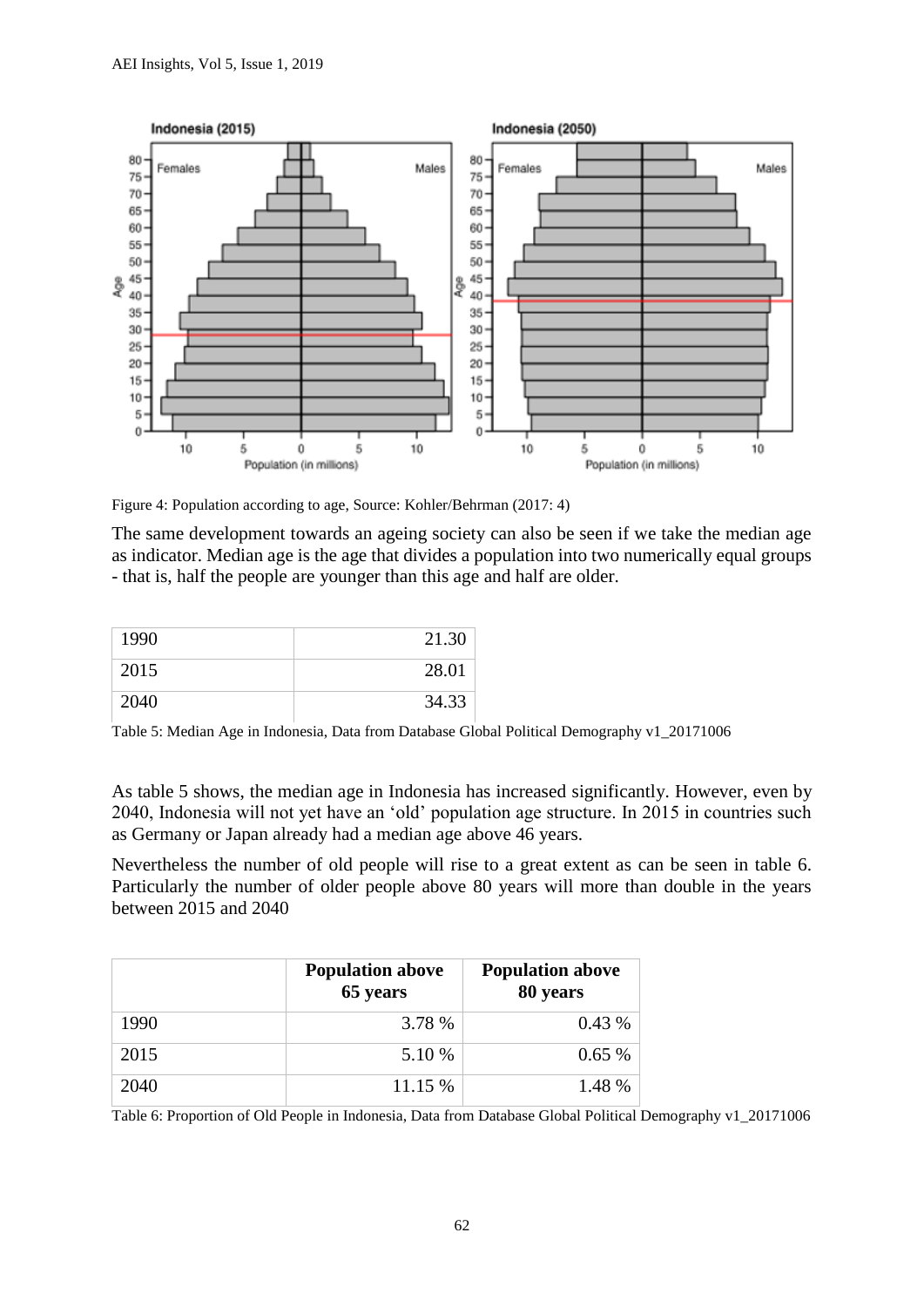Indonesia is a country that has a negative migration balance, meaning far more people are leaving the country every year than migrating to Indonesia. The following table 7 illustrates that Indonesia has quite a significant amount of workers abroad, particularly in neighbouring countries such as Malaysia or in Middle Eastern countries near the Persian Gulf. The labour migration is predicted to continue until 2040 and afterwards.

| 1990-95 | -381.823   |
|---------|------------|
| 2015-20 | $-825.000$ |
| 2040-45 | $-700.000$ |

Table 7: Data from Database Global Political Demography v1\_20171006

Another population trend in Indonesia is urbanization. The United Nations projected that by 2050 two thirds of Indonesia's population will live in urban areas. Over the last forty years the country has experienced a process of rapid urbanization, resulting in the current situation in which over half of Indonesia's total population resides in urban areas (see table 8 below). For the economy this constitutes a positive development as urbanization and industrialization are necessary to grow into the ranks of a middle income country (VDSI 2017).

|                                                 | 1995 |    |    | 2000   2005   2010   2050 |    |
|-------------------------------------------------|------|----|----|---------------------------|----|
| Rural Population in percent of total population | 64   | 58 |    | 46                        |    |
| Urban Population in percent of total population | 36   | 42 | 48 | 54                        | 67 |

Table 8: Rural and urban population in Indonesia, Source: World Bank Development Indicators

## **The Political Demography of Malaysia**

The first census in Malaysia in 1970 counted a population of about 11 million people. As table 9 shows, a significant rise of the population has taken place since then. The number of citizens nearly tripled to over 30 million people. The population of Malaysia is expected to further grow up to 38.5 million people in 2040.

|      | <b>Total Population</b> |
|------|-------------------------|
| 1990 | $18.211,1 \text{ mio.}$ |
| 2015 | $30.331,0$ mio.         |
| 2040 | 38.852,9 mio.           |

Table 9: Population Development Malaysia, Data from Database Global Political Demography v1\_20171006

The crude birth rate of Malaysia went down quite steeply from 42.69 in 1960 to 33.85 in 1970. In the following years the decrease was markedly lower to 31.31 in 1980 and 28.09 in 1990. Between 1990 and 2000 it fell quite strong again to 21.97 and only very slow until then (17.09 in 2015).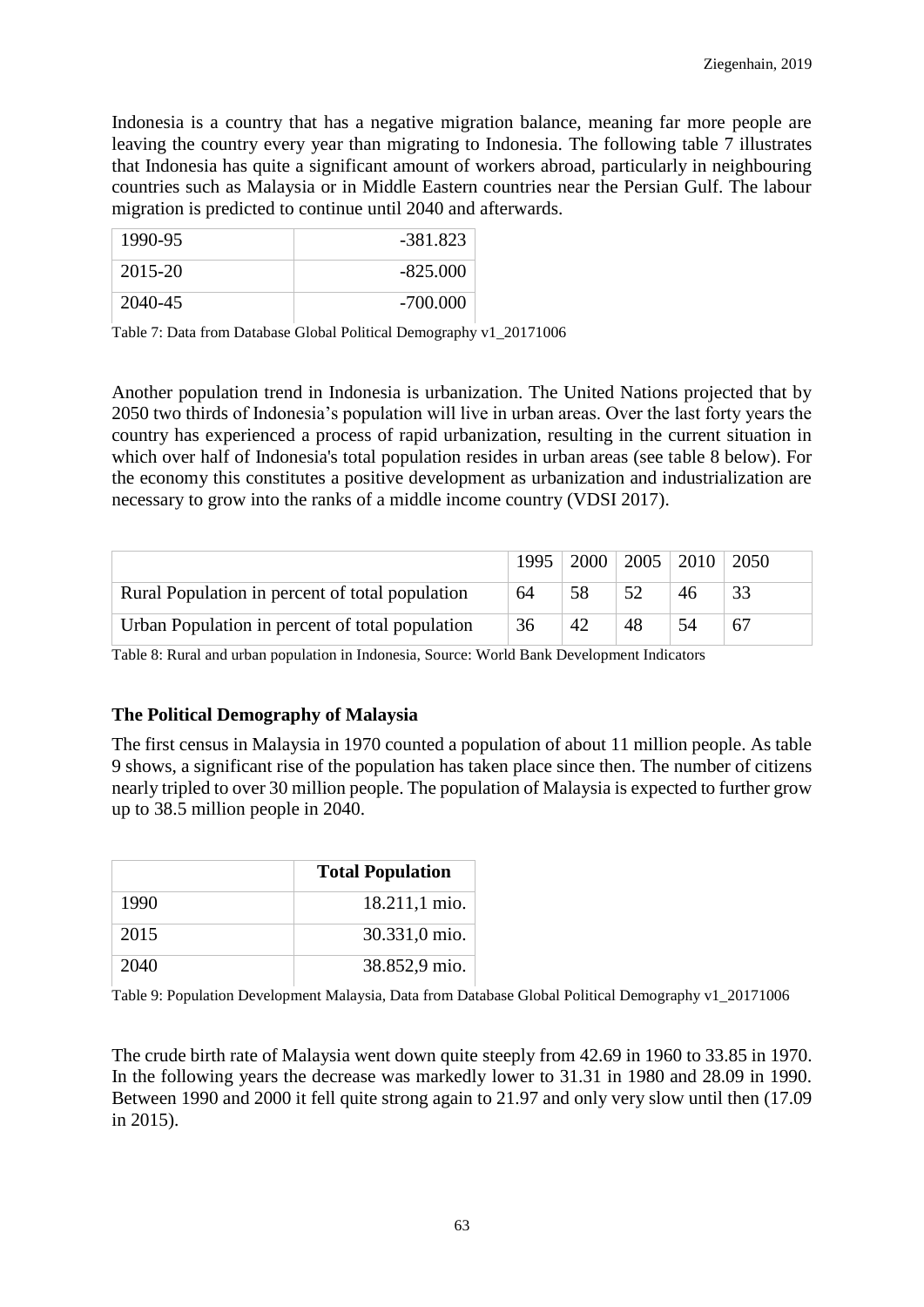

Figure 5: Crude Birth Rate of Malaysia, Source: World Bank Development Indicators

The total fertility rate of Malaysia declined enormously in the last 55 years. Whereas every Malaysian woman gave birth to an average 6.5 children in 1960, this number went down to 5.0 in 1970, 4.07 in 1980, 3.55 in 1990, 2.78 in 2000, 2.15 in 2010 until a comparatively very low 2.06 in the year 2015.



Figure 6: Total Fertility Rate in Malaysia, Source: World Bank Development Indicators

It is apparent that the Malaysian population is growing but at a decreasing rate. This was caused by a decline in the number of births, as the crude death rate remained constant while the total fertility rate fell. As can be seen in Figure 7 below, there are some remarkable regional differences in terms of the birth rates in the various Malaysian states. The birth rates in the rural and rather traditional Islamic states of Kelantan and Terengganu are higher than in the rest of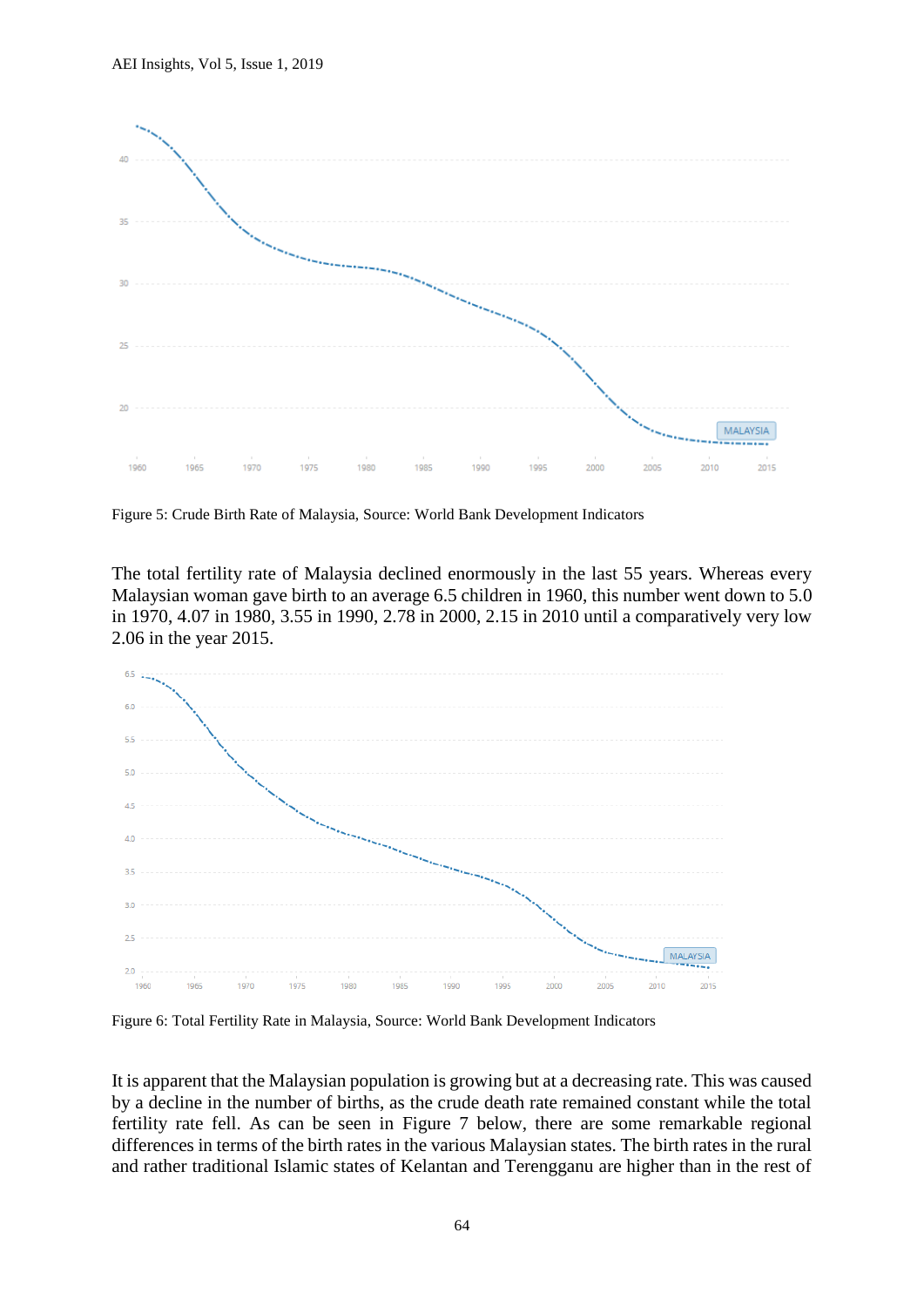the country, whereas the birth rate in Pulau Pinang, a rather urban state with a high percentage of Chinese population is the lowest in all states. The birth rate in the rural and less developed East Malaysian states Sabah and Sarawak on Borneo island with a lower percentage of Islamic population is also remarkably low. It is not clear why there is such a high birth rate in the federal administrative capital of Putrajaya near Kuala Lumpur, maybe due to a relatively high number of good quality hospitals where neighbouring state citizens come for giving birth there.



Chart 1: Crude birth rate by state. Malaysia. 2014 and 2015

Figure 7: Crude Birth Rate by State, Source: Department of Statistics Malaysia, Vital Statistics 2015

As can be seen in the tables 10 and 11 below, Malaysia had a very young population in 1990 with a high number of young people below 15 years and only very few senior citizens older than 65. This has already changed to some extent until 2015, when the percentage of young people below 15 years quite steeply dropped from 37.1 to 24.5 percent. This trend will continue. Until 2040 the percentage of young people (despite only a small decrease in absolute numbers) will go down to 18.9 percent of the total population.

|      | $0-14$ years | $15-65$ years | $65-100$ years          |
|------|--------------|---------------|-------------------------|
| 1990 | 6.755,7 mio. | 10.797,8 mio. | $0.657, 6 \text{ mio}.$ |
| 2015 | 7.432,6 mio. | 21.122,4 mio. | $1.776,0 \text{ mio.}$  |
| 2040 | 7.371,2 mio. | 26.522,6 mio. | 4.959,2 mio.            |

Table 10: Age Structure of Malaysia, Data from Database Global Political Demography v1\_20171006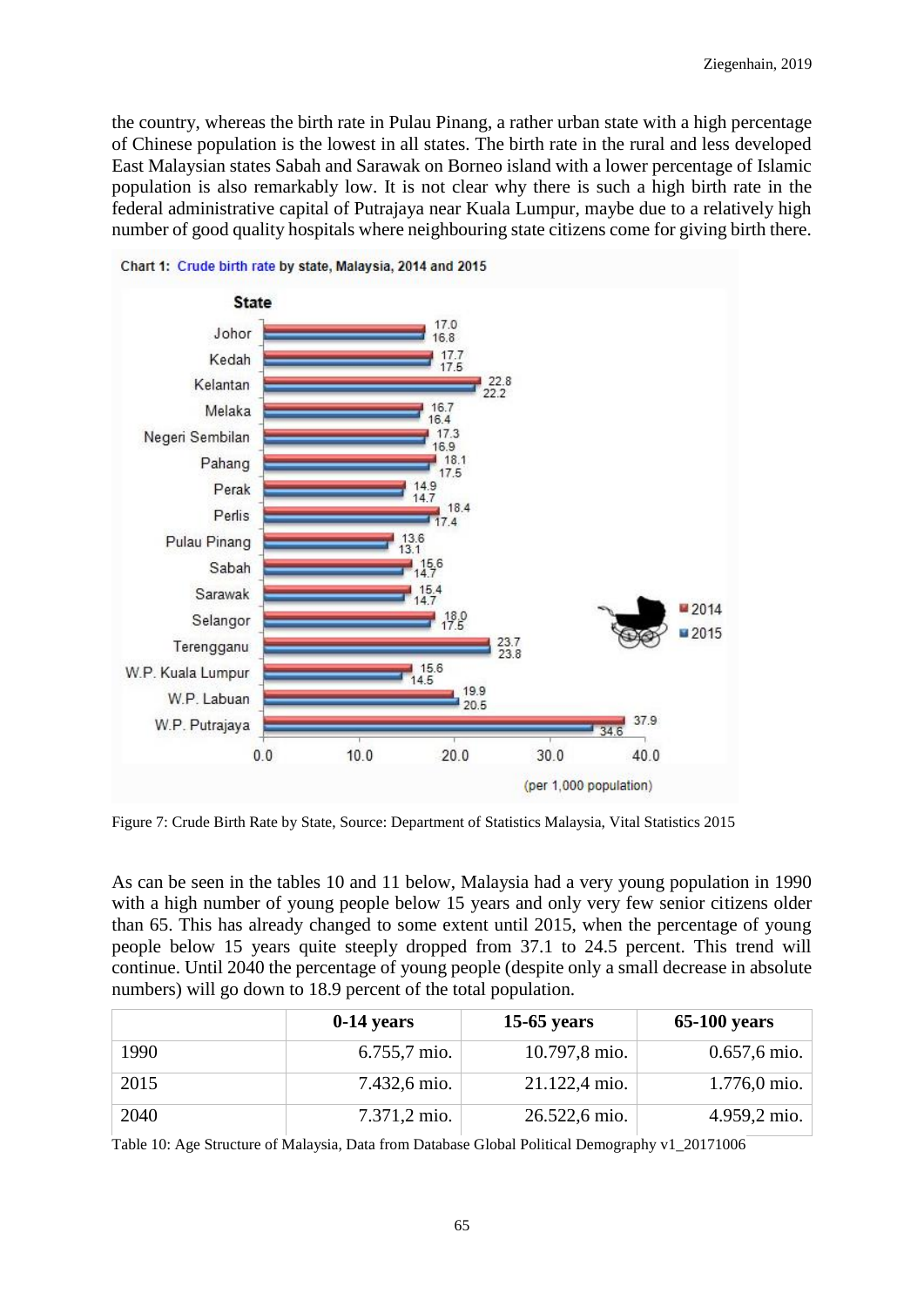|      | $0-14$ years | $15-65$ years | $65-100$ years |
|------|--------------|---------------|----------------|
| 1990 | 37.10 %      | 59.29 %       | 3.61 %         |
| 2015 | 24.52 %      | 69.64 %       | 5.86 %         |
| 2040 | 18,97 %      | 68.26 %       | 12.76 %        |

Table 11: Age Structure of Malaysia, Data from Database Global Political Demography v1\_20171006, own calculations

At the same time the number of people who are older than 65 years, which is relatively low with 3.6 and 5.8 percent in 1990 and 2015 respectively, will significantly increase until the year 2040. For that year the UN predicts that 12.86 percent of the Malaysian population will be older than 65 years old.

Another phenomenon for an ageing population is a rise in the life expectancy. A Malaysian who was born in 1955 in average reached an age of 55.4 years. This number rose to 60.6 in 1960, 64.9 years in 1970 and 68.1 in 1980. If we analyse the statistics presented in table 12, we can see the average life expectancy at birth further increased to over 70 years in 1990 and to about 75 years in 2015. It is expected that it will further grow near the age of 80 years in 2040.

|         | <b>Male</b> | <b>Female</b> |
|---------|-------------|---------------|
| 1990-95 | 69.45       | 73.25         |
| 2015-20 | 73.37       | 77.92         |
| 2040-45 | 77.41       | 81.43         |

Table 12: Life Expectancy at Birth in Malaysia, Data from Database Global Political Demography v1\_20171006

In correlation with the rising life expectancy the median age in Malaysia (see table 13) will further rise. Whereas it was only 21.56 years in 1990, it already grow to 27.68 years in 2015. For 2040, the UN predicts a further rise up to 37.65 years.

| 1990 | 21.56 |
|------|-------|
| 2015 | 27.68 |
| 2040 | 37.65 |

Table 13: Median Age in Malaysia, Data from Database Global Political Demography v1\_20171006

The demographic changes in Malaysia can also be depicted in form of population pyramids. As shown in Figure 8, the form of the pyramid in 1980 is that of a developing country in which the largest group are children and young people. In 2015, the largest group is that of persons in working age providing a favourable demographic profile for the labour market. In 2050, however, the pyramid has more the features of an ageing society.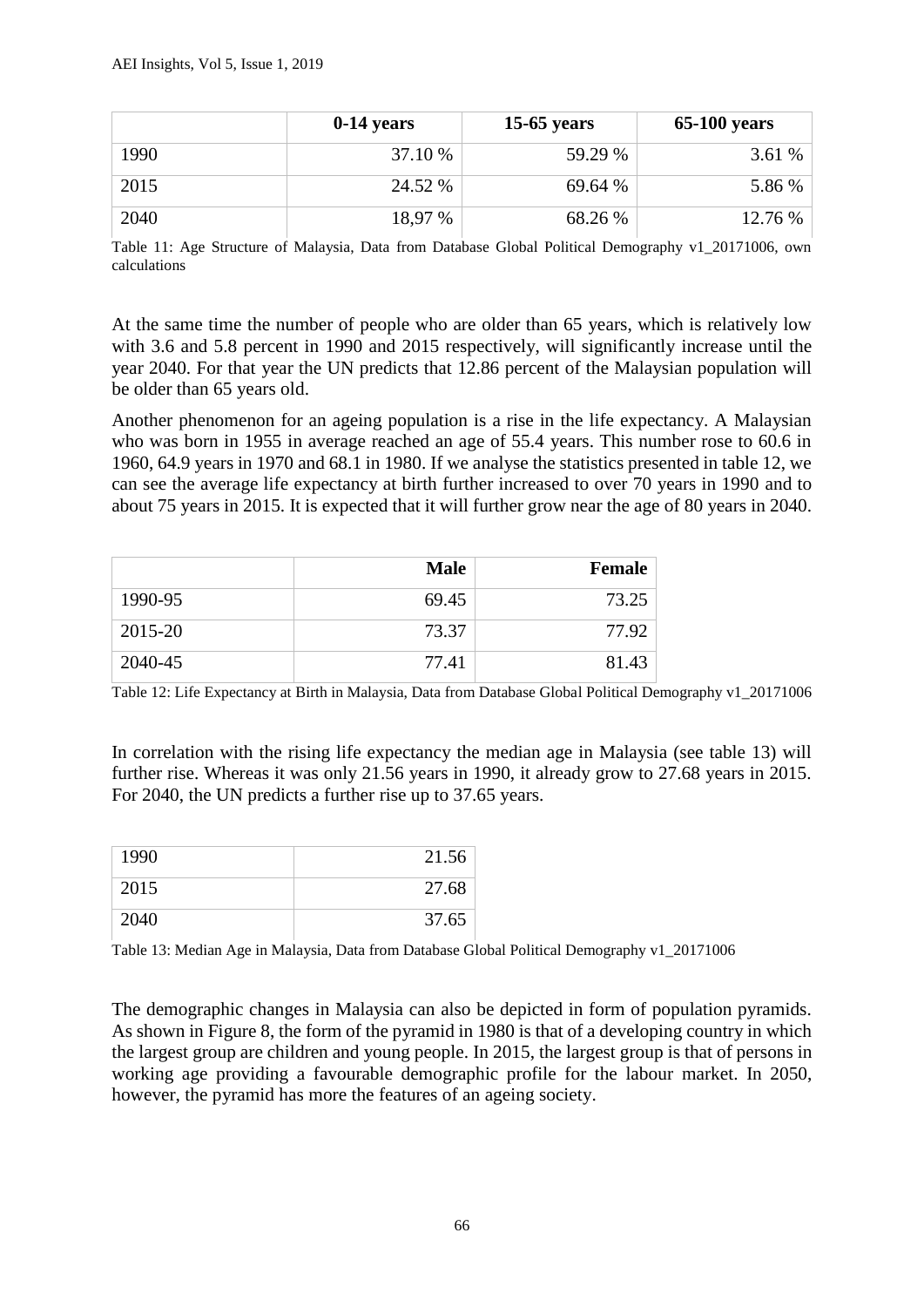

Figure 8: Population Pyramids of Malaysia, Source: Rabi (2017: 7).

As already mentioned several times above, the proportion of older people will rise significantly in Malaysia. Particularly the percentage of people above 80 years will more than triple between 2015 and 2040.

|      | <b>Population above 65 years</b> | <b>Population above 80 years</b> |  |
|------|----------------------------------|----------------------------------|--|
| 1990 | 3.68                             | 0.49                             |  |
| 2015 | 5.86                             | 0.83                             |  |
| 2040 | 12.40                            | 2.60                             |  |

Table 14: Proportion of Old People in Malaysia, Data from Database Global Political Demography v1\_20171006

As a rather well-developed and comparatively rich country Malaysia attracts a number of labour migrants from nearly all neighbouring countries. This particularly refers to Indonesia, but also to the Philippines and more distant countries such as Myanmar, Bangladesh, Nepal, China and India.

Official figures are difficult to obtain, because a high number of migrants is not officially registered. However it is estimated that at least 2.5 million labour migrants (among them more than 1 million from Indonesia) are currently in Malaysia. The UN predicts that there will be more migration to Malaysia in the future (see table 15) which will add to the population growth in the country.

| 1990-95 | 298.812 |
|---------|---------|
| 2015-20 | 250.000 |
| 2040-45 | 250,000 |

Table 15: Net Migration in Malaysia, Data from Database Global Political Demography v1\_20171006

As in many other parts of the world, urbanisation also took place in Malaysia and transformed the population quite considerably in the last 50 years. In 1960 only 26.6 percent of Malaysians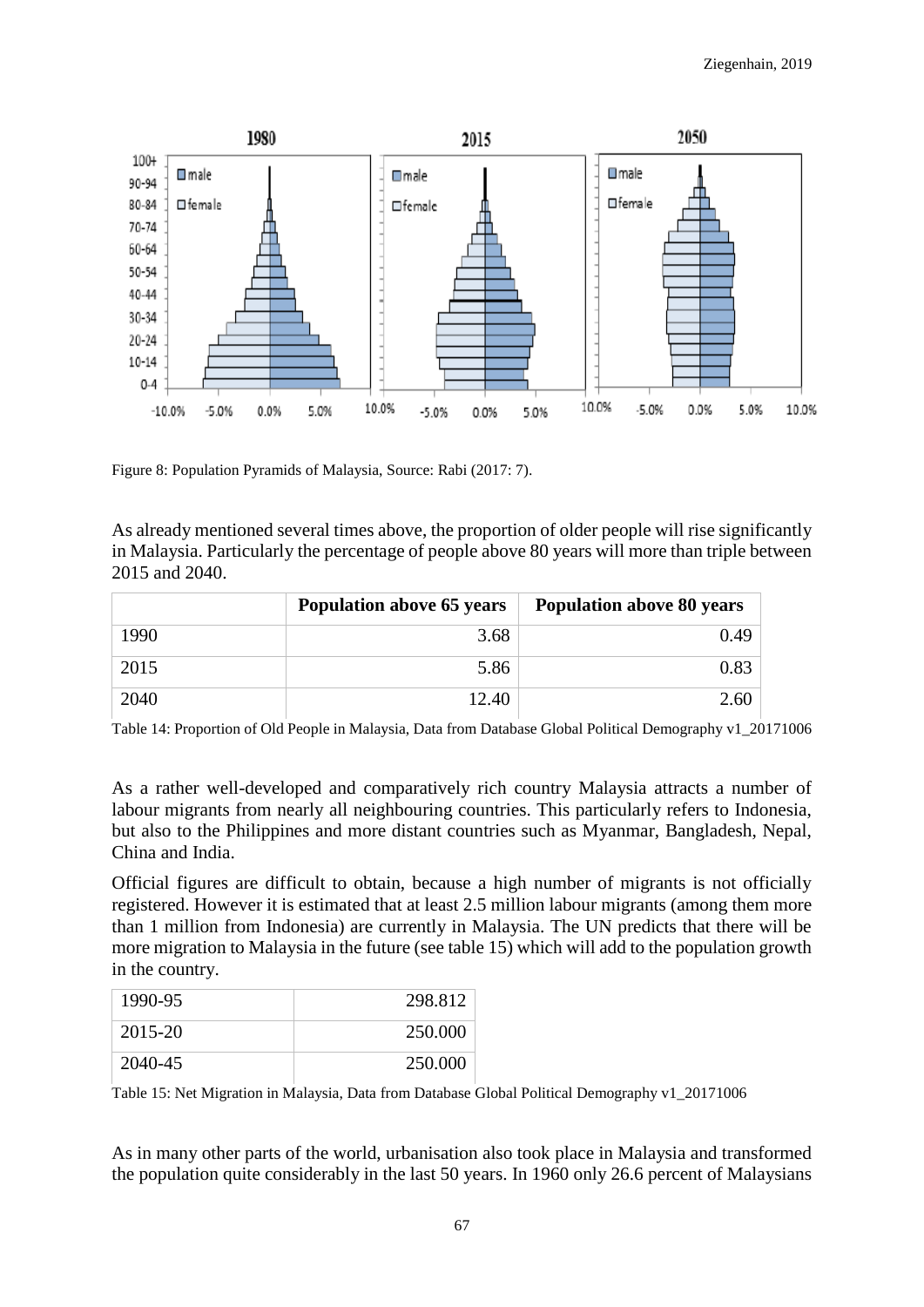lived in urban area and 73.4 percent in the countryside. Until 2015 the living situation has turned in the opposite when nearly 75 percent of the Malaysians live in cities.

|                                                    | 1995 | 2000 | 2005 | 2010 | 2015 |
|----------------------------------------------------|------|------|------|------|------|
| Rural Population in percent of<br>total population | 45.3 | 38.0 | 33.4 | 29.1 | 25.3 |
| Urban Population in percent of<br>total population | 55.7 | 62.0 | 66.6 | 70.9 | 74.7 |

Table 16: Rural and urban population in Malaysia, Source: World Bank Development Indicators

The population growth of Malaysia will produce significant changes in the ethnic composition of the population in the next 50 years. The percentage of Malaysian Chinese and Malaysian Indians is predicted to shrink as their birth rates are significantly lower than that of the Malay Muslims. Their fertility has remained relatively high due to pro-natalist cultural values and to some extent also the traditional role model of women as housewife and mothers in traditional Islamic lifestyle. Additionally, the Malaysian government has offered financial incentives for children of Malay Muslims as part of their *Bumiputera* policy, which is a kind of affirmative action program for Malay Muslims.

The relations between the major ethnic groups are a very sensitive issue in Malaysian politics. Particularly the Chinese community in Malaysia sees the expected demographic changes with anxiety. The socio-economic and cultural milieu of the Chinese community (generally more urban, wealthy and educated than other ethnic groups in Malaysia) is responsible for a faster ageing of this population group than others. It is thus the Malaysian Chinese community that will most probably "bear the impact of the many problems and issues associated with ageing ahead of the Malays and Indians" (Chai/ Hamid 2015: 11).

## **Political and Social Problems of Population Change in Malaysia and Indonesia**

Despite their country-specific and historic differences, the similarities between Indonesia and Malaysia in terms of political demography are remarkable. Both countries witnessed an extremely high population growth between the 1970s until around 1990. At least since then both countries have enjoyed a relatively favourable demographic environment characterised by a very high working age population, which was growing at a higher rate than the overall population. Particularly Malaysia, but also Indonesia to a lesser extent, has been very successful in translating this demographic window of opportunity into a sustained economic growth path, poverty reduction and achievement in non-income dimensions (Nori 2017).

However, Malaysia and Indonesia are both now coming slowly at the end of their demographic window of opportunity. After 2050, both countries are predicted to become "aged nations", which is defined when the post-working population (65 years and older) constitutes 14 percent or more of the total population. Compared to other countries worldwide, the transformation from a very young to an ageing society within a few generations is very fast.

The key drivers of Malaysia's and Indonesia's ageing population relate to longer life expectancies and declining fertility rates. What were the reasons for this? Malaysia and Indonesia have sustained a long period of consistent economic growth starting from the 1970s which has led to improved living conditions, advances in medical science and contributed positively to healthcare system. Meanwhile, new social norms relating to more Malaysian and Indonesia women pursuing their education and career aspirations led to later marriage and less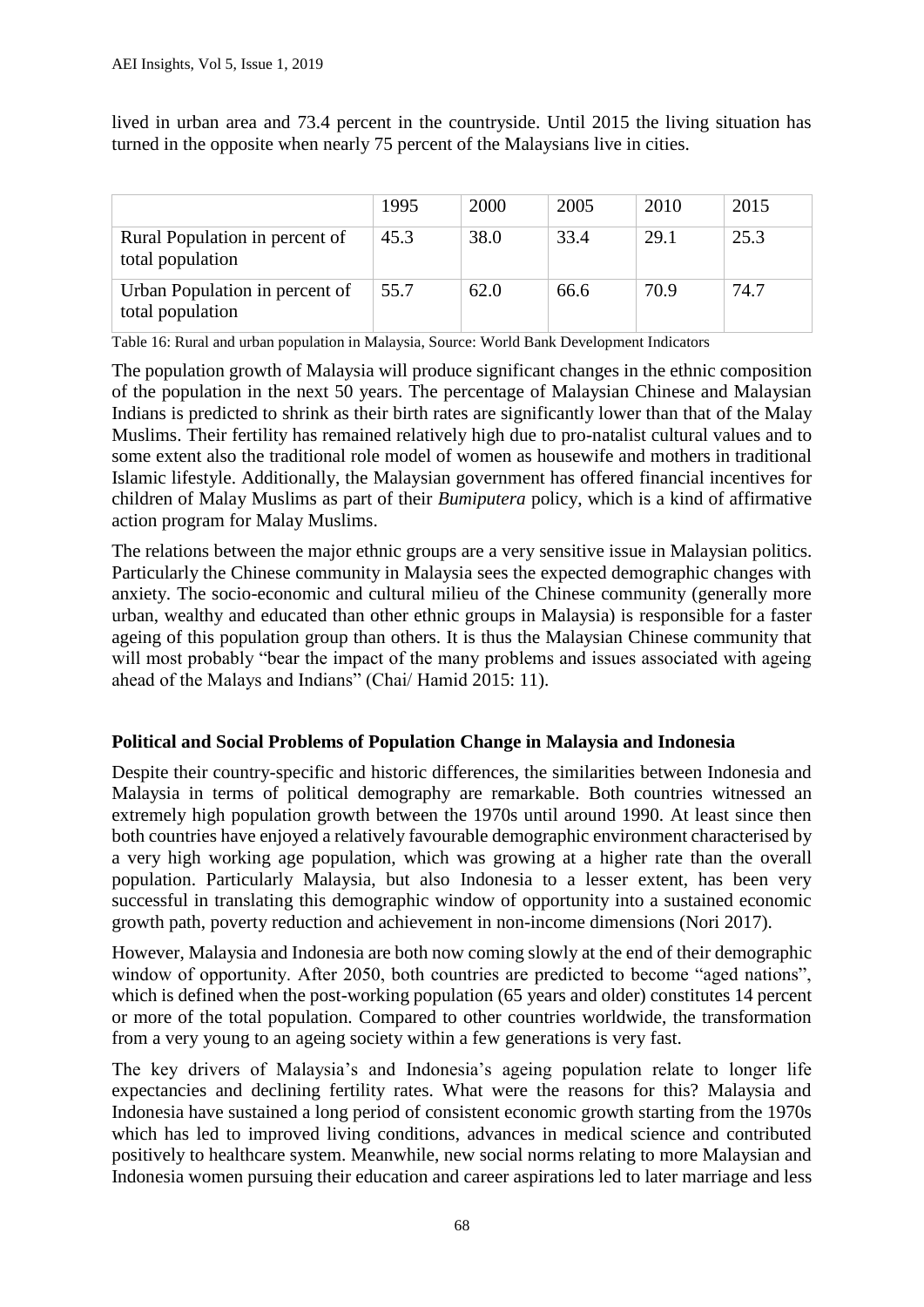children per woman (Sumra 2016). It was observed in Malaysia that the mean age of the first marriage of women has increased from 21.6 to 25.1 years from 1970 to 2000 (Mahari 2011: 4). The opportunity for women to pursue higher education and skills level empowers them to participate in the labour market. This contributed to delay in their marriage (see also Hirschman/ Bonaparte 2012: 30f.). Another reason for the declining birth rate was the availability and acceptance of contraceptives in both countries. The Indonesia government actively promotes and financially supports family planning since the later 1960s until today. Consequently, the birth rate in both countries dropped significantly as can be seen in Figure 9. Together with a sharply rising life expectancy due to better nutrition as well as medical and hygienic progress in both countries, the declining birth rates will lead to ageing societies.



Figure 9: Birth Rates per Woman in Indonesia and Malaysia, Source: World Bank Development Indicators

The consequences of an ageing population will surely become a major policy concern for Indonesia and Malaysia in the years to come. Both countries can hereby refer to the experiences which the European countries and their governments already made. All efforts to raise the very low fertility rates by tax and other incentives failed in the EU countries so that in the end the high percentage of elderly people had to be accepted and dealt with. One consequence was the raising importance of pension systems as policy issue, whereas the management of migration to counterbalance the unfavorable balance between working (tax-paying) population and nonworking (tax-receiving) elderly population has become another debate.

Population ageing in lower middle-income countries such as Indonesia brings potentially more challenges as in the upper-middle income economy of Malaysia. In both countries nevertheless two important national development goals will get into conflict: How to sustain robust economic growth while at the same time provide welfare to the growing number of old people?

Achieving these two goals simultaneously "will require new policies, most importantly policies that encourage saving, and investment in health and education to improve productivity" (Kohler/Behrman 2017: 11). The problem for emerging economies such as Indonesia – which have not yet reached a middle income country status and where poverty is still widespread – could be that economic growth stalls before they transition into high-income status. Getting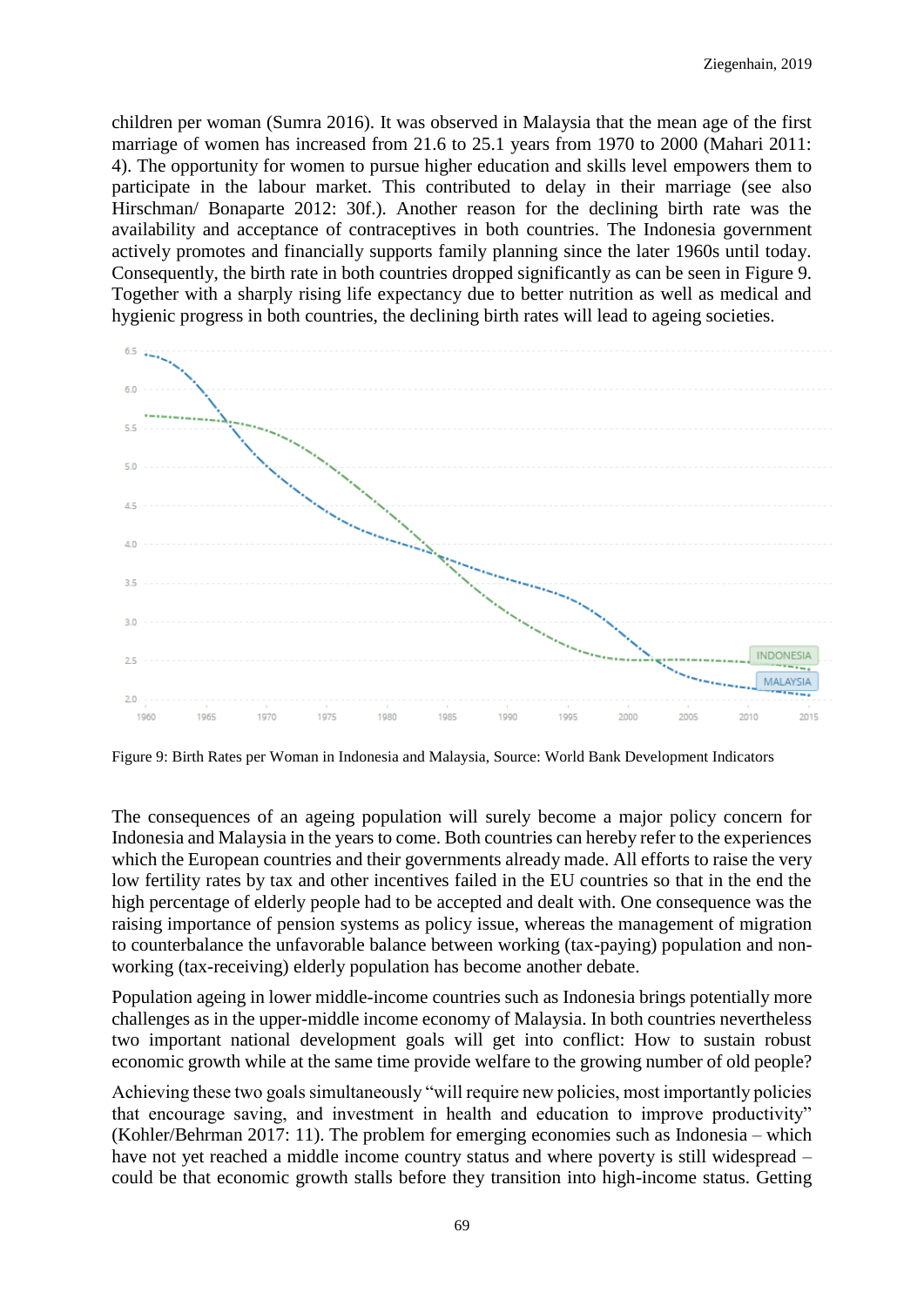old before getting rich is one the biggest medium-term structural challenges for developing countries in Asia and other parts of the world. The main reason why middle-income countries are concerned about this is that it might inhibit their ability to join the group of high-income developed countries (Yen Nee Lee 2017).

Compared with other countries in Asia and the rest of the world, Malaysia and Indonesia will still have relatively young populations in 2040. Therefore Deloitte Malaysia risk advisory leader Cheryl Khor stated that "compared to a number of nations, the impact of ageing on Malaysia's economic growth is relatively gentle and will not really be felt until the 2050s. Our economy will avoid many of the more challenging downsides of population ageing for some time yet, although those challenges will eventually arrive here too" (Quoted in: Dhesi 2017).

The Malaysian Employers Federation (MEF) commented that a smaller manpower pool might not be the biggest problem in a country with an ageing population because industries would opt for increased automation. "The types of jobs needed in the future won't be labour intensive," said MEF executive director Shamsuddin Bardan (Quoted in: Augustin 2017).

One of the socio-political challenges which, however, most probably will affect both countries is the financial aspect of ageing. If the Indonesian and Malaysian population continue to age, the proportion of elderly dependents, who are older than 65 years will increase. Accordingly, the two governments will have to address this challenge through their fiscal policy, including the provision of spending on health care. Both national governments need to be proactive in anticipating the elderly population. However, finance pressures and human capital challenges (Sumra 2016) will most probably emerge.

Both countries so far have not yet sufficient welfare state capacities in terms of pensions. Indonesia so far has not yet developed a general pension system for old people. Except for public servants including the staff of police and army, who receive a modest state pension, the care for old people is generally regarded as a family affair. In recent years, however, the government started the first steps of a welfare state program including a mandatory universal pension program for all citizens. The Social Security Administration Body for Employment (*BPJS Ketenagakerjaan*) is responsible for dealing with the policy implementation of this ambitious government program. It is yet difficult to predict whether BPJS will be successful or not.

Malaysia has a pension scheme called EPF (Employee Provident Fund). The fund is managed by the national Ministry of Finance and both employers (12% of payroll) and employees (11% of payroll) must contribute to the fund. At the age of 60, any person paying into that fund will get a monthly pension after retirement. However, this amount is seen as very low. There are already proposals to raise the pension age from 60 to 65. According to Tunku Alizakri Raja Muhammad Alias, deputy chief executive officer of EPF, Malaysia will be missing out if the country does not increase the age of retirement from 60 to 65 years, as, according to him, many elderly people can still work and offer their skills in the labour market. He proposed that elderly people can be put into industries such as consultancy, childcare and coaching (Nori 2017).

Two other aspects of population change will influence both countries quite significantly. One is rapid urbanisation. In both countries the population changed from a rather rural one to a very urbanized one within only 50 years. The growing urbanisation raises new challenges for political decision-makers. Currently, Malaysian and even more Indonesian cities are already plagued with problems such as air pollution, smog, noise, limited space and lack of infrastructure. A substantial urban population rise, especially among the urban poor, will compound these problems.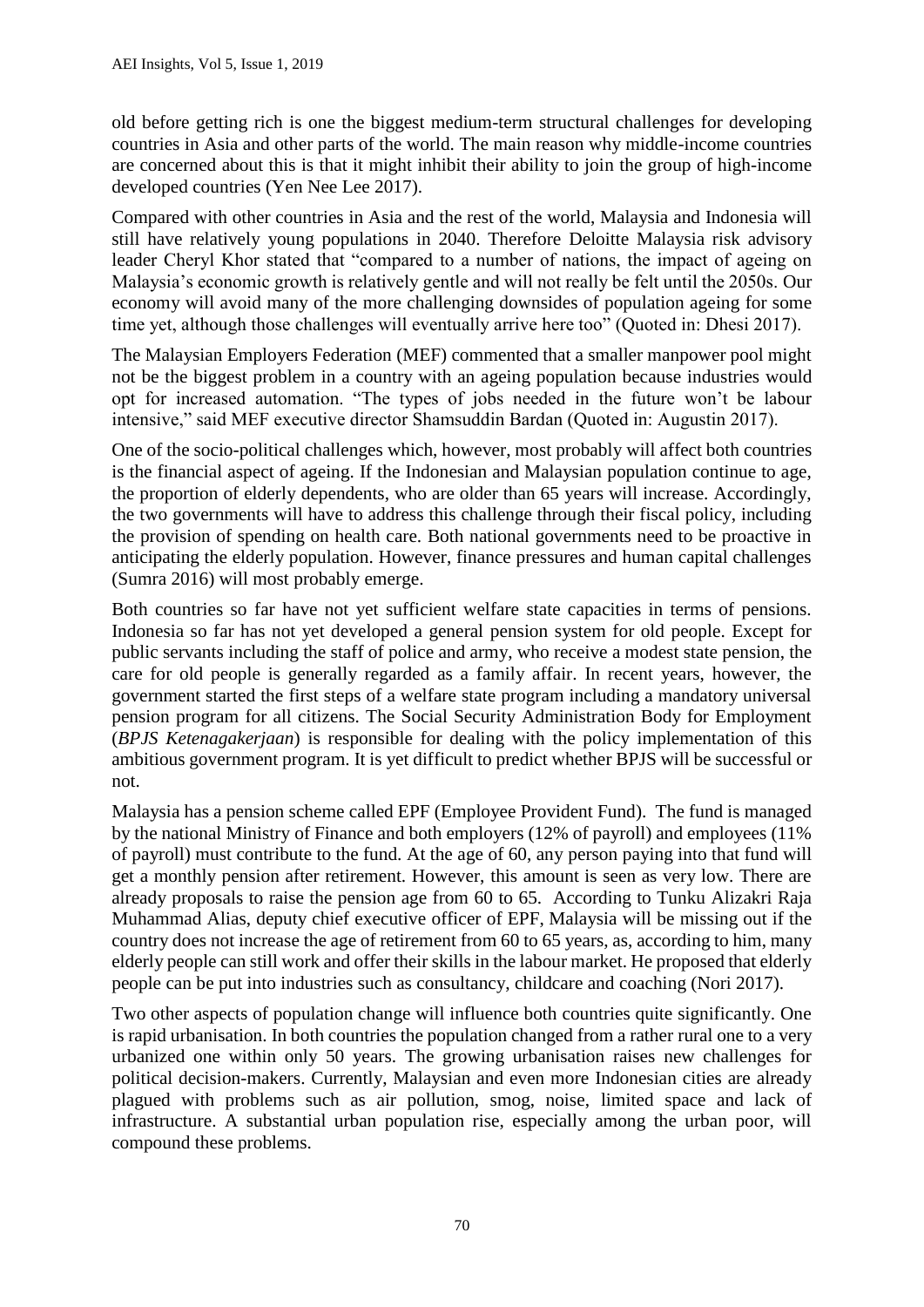Another important issue is that there are regional diversities in terms of demography in both countries. Generally, the more rural and less developed parts of both countries (in Indonesia particularly the Eastern islands or Kelantan/Terengganu in Malaysia) have a significantly higher birth rate than the more developed urban areas (such as Java). Mass internal migration into urban areas or rising contradictions between centre and periphery might occur.

Migration from other countries will also affect the population policies in both countries. Malaysia will continue to see an influx of (mostly relatively unskilled) labour migrants from many South and Southeast Asian countries including Indonesia. Many of them have the target to live permanently there and/or become Malaysian citizens as the socio-economic situation is regarded as more favourable than that of their country of origin. Indonesia, in contrast, will have a continued outflow of (mostly relatively unskilled) labour to its neighbour countries and the Middle East.

It is not yet well researched to what extent all these demographic changes will affect the cornerstones of political order and regime stability in both societies. Indonesia's fragile democracy, which is the second largest in the world after India, will probably deal better with the demographic challenges in political terms than Malaysia. The more pluralistic national political landscape and the high degree of local autonomy in a highly decentralized political system are more prone to adapt to societal pressures than the more centralized power structures in the neighbour country.

In Malaysia, which is a semi-democracy or a half-authoritarian political system, the demographic changes will bring probably some regime instability as politics is dominated by race-based political parties. The economically influential ethnic group of Chinese Malaysians will lose further political influence due to a shrinking percentage of the Malaysian population. This can lead to frictions and conflicts between the different ethnic groups.

Since elections are taking place in both countries, the population strength of certain societal groups matters. Since there are no statistical information available of the voting patterns of people older than 65 years, it is very hard to predict what will be the electoral effects of the ageing process of both populations. In both countries rural Islamic people have the highest birth rates. Consequently it is plausible that this group of the population will gain some more political influence in both countries in the near future.

## **References**

Chai Sen Tyng/ Tengku Aizan Hamid (2015): Population Ageing and the Malaysian Chinese: Issues and Challenges, in: Malaysian Journal of Chinese Studies, Vol. 4, No. 1, pp. 1-13

Augustin, Robin (2017): Challenges posed by an ageing population, Free Malaysia Today, 17 May 2017, available at:

[http://www.freemalaysiatoday.com/category/nation/2017/05/17/challenges-posed-by-an](http://www.freemalaysiatoday.com/category/nation/2017/05/17/challenges-posed-by-an-ageing-population/)[ageing-population/](http://www.freemalaysiatoday.com/category/nation/2017/05/17/challenges-posed-by-an-ageing-population/) [accessed 13 November 2017]

Database Global Political Demography (2018), provided by Goerres, Achim/Vanhuysse, Pieter/Krause, Sebastian, University Duisburg-Essen

Department of Statistics Malaysia, Vital Statistics 2015, available at: [https://www.dosm.gov.my/v1/index.php?r=column/cthemeByCat&cat=165&bul\\_id=eUM5](https://www.dosm.gov.my/v1/index.php?r=column/cthemeByCat&cat=165&bul_id=eUM5SGRBZndGUHRCZTc2RldqNGMrUT09&menu_id=L0pheU43NWJwRWVSZklWdzQ4TlhUUT09) [SGRBZndGUHRCZTc2RldqNGMrUT09&menu\\_id=L0pheU43NWJwRWVSZklWdzQ4Tl](https://www.dosm.gov.my/v1/index.php?r=column/cthemeByCat&cat=165&bul_id=eUM5SGRBZndGUHRCZTc2RldqNGMrUT09&menu_id=L0pheU43NWJwRWVSZklWdzQ4TlhUUT09) [hUUT09](https://www.dosm.gov.my/v1/index.php?r=column/cthemeByCat&cat=165&bul_id=eUM5SGRBZndGUHRCZTc2RldqNGMrUT09&menu_id=L0pheU43NWJwRWVSZklWdzQ4TlhUUT09) [accessed 13 November 2017]

Dhesi, Daljit (2017): Ageing population to drive new business opportunities in Asia, in: The Star Online, 19 September 2017, available at: